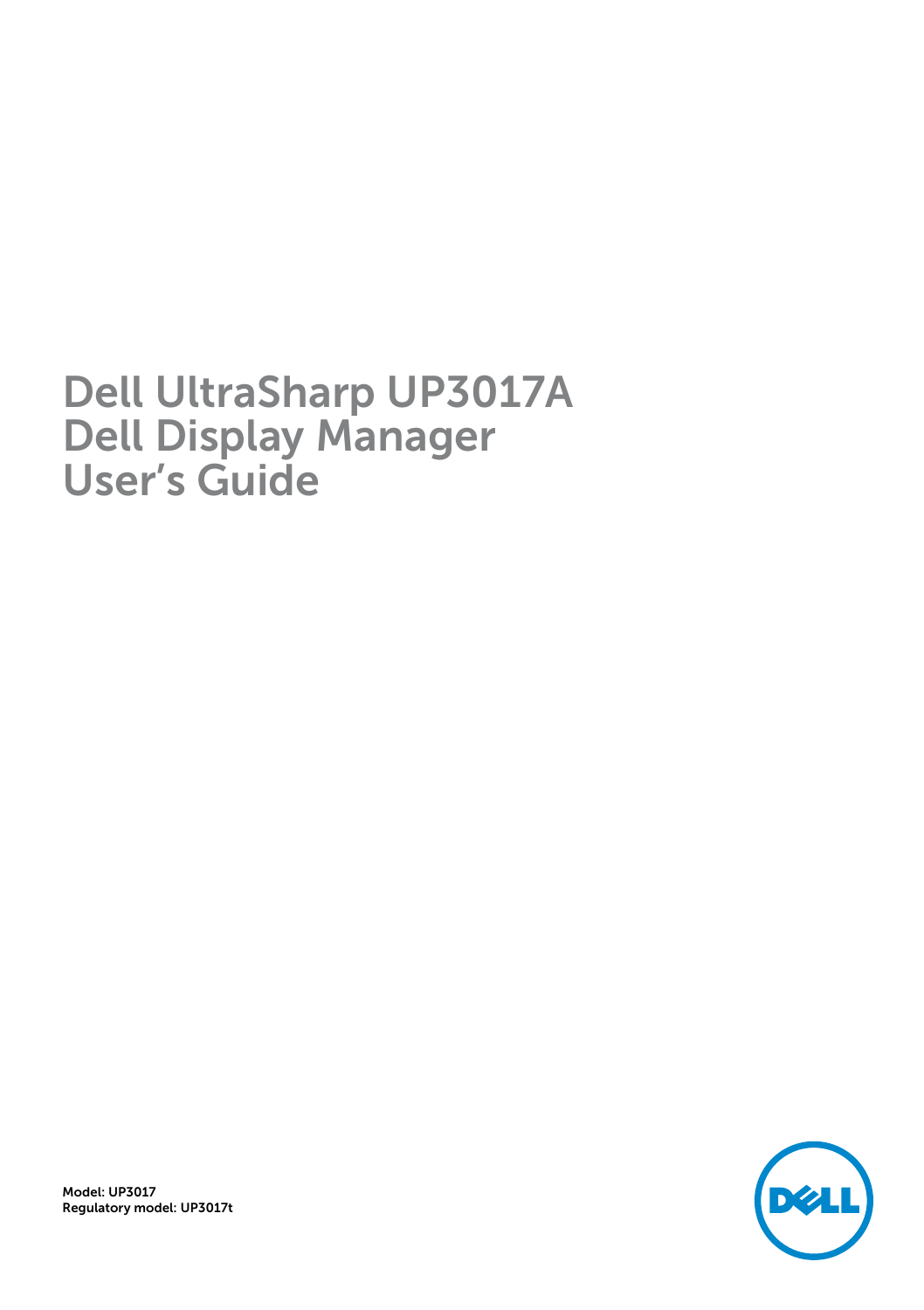

NOTE: A NOTE indicates important information that helps you make better use of your computer.

Copyright © 2016 Dell Inc. All rights reserved. This product is protected by U.S. and international copyright and intellectual property laws.

Dell™ and the Dell logo are trademarks of Dell Inc. in the United States and/or other jurisdictions. All other marks and names mentioned herein may be trademarks of their respective companies.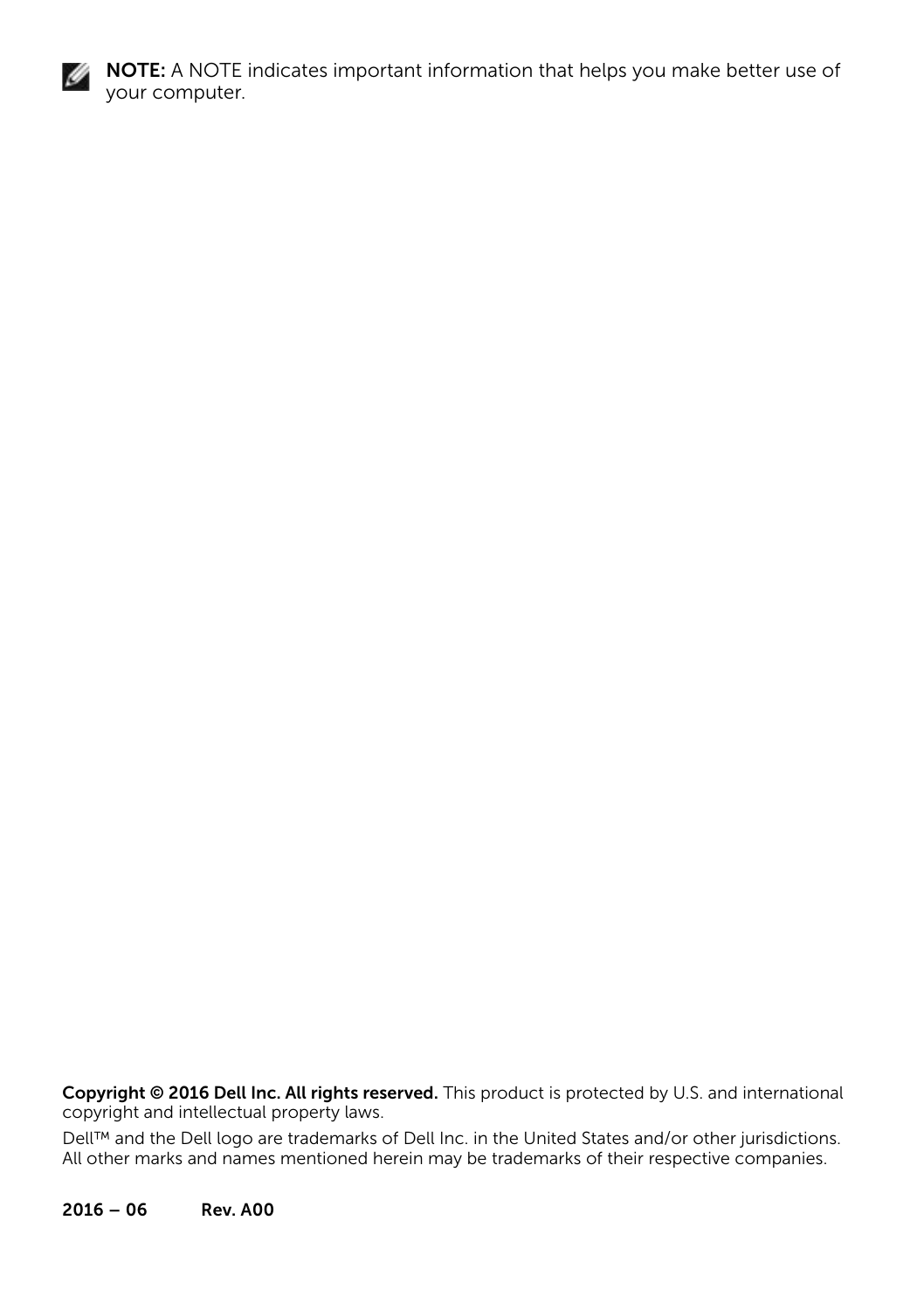# **Contents**

| Using the Quick Settings Dialog  5       |  |
|------------------------------------------|--|
|                                          |  |
|                                          |  |
| Applying Energy Conservation Features  8 |  |
|                                          |  |
| Managing Multiple Video Inputs 11        |  |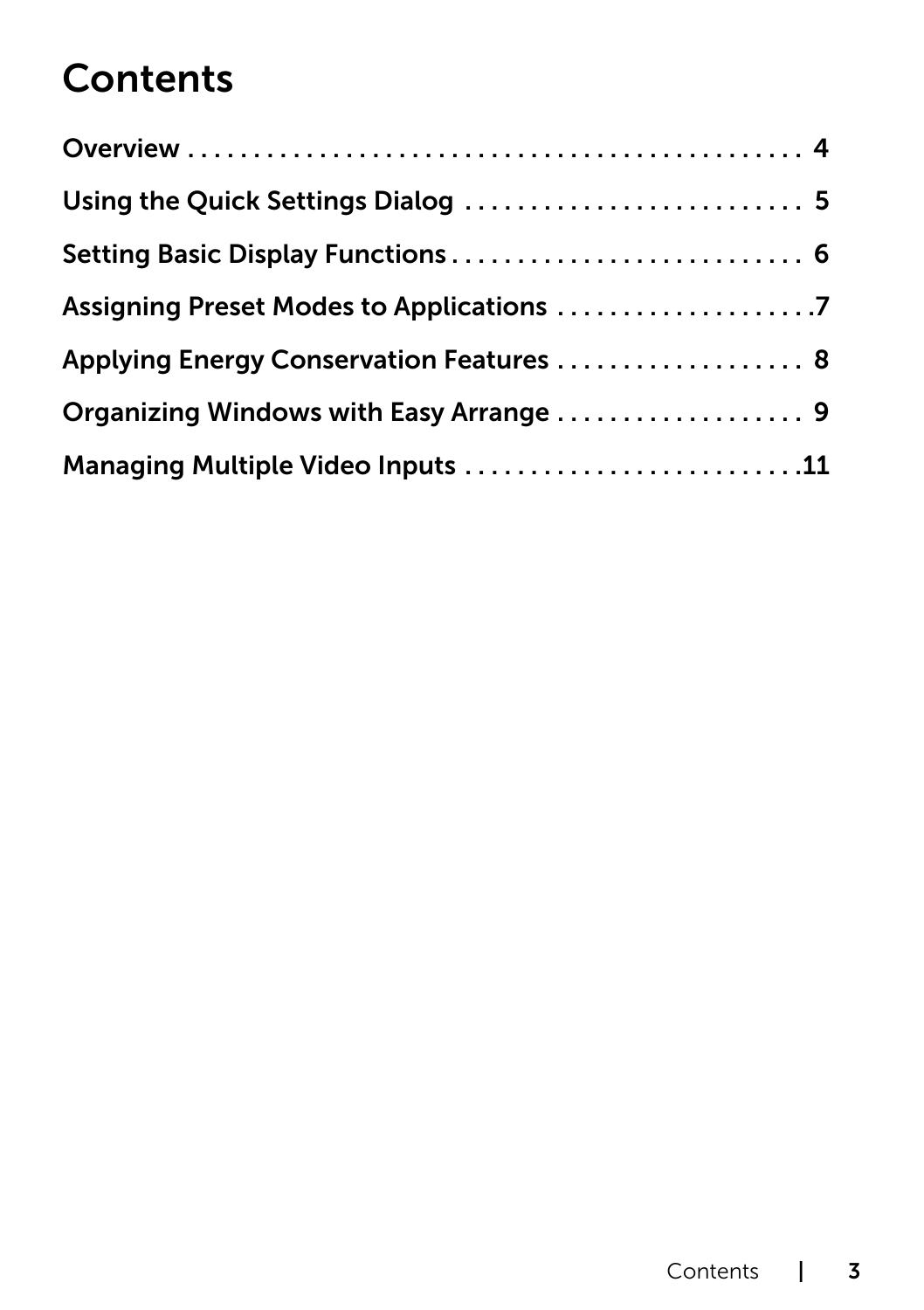<span id="page-3-0"></span> $\overline{a}$ 

Dell Display Manager is a Windows application used to manage a monitor or a group of monitors. It allows manual adjustment of the displayed image, assignment of automatic settings, energy management, window organization, image rotation, and other features on select Dell monitors. Once installed, Dell display manager runs each time the computer starts and its icon is placed in the notification tray. Information about monitors connected to the computer is displayed when you hover the mouse pointer over the notification tray icon.

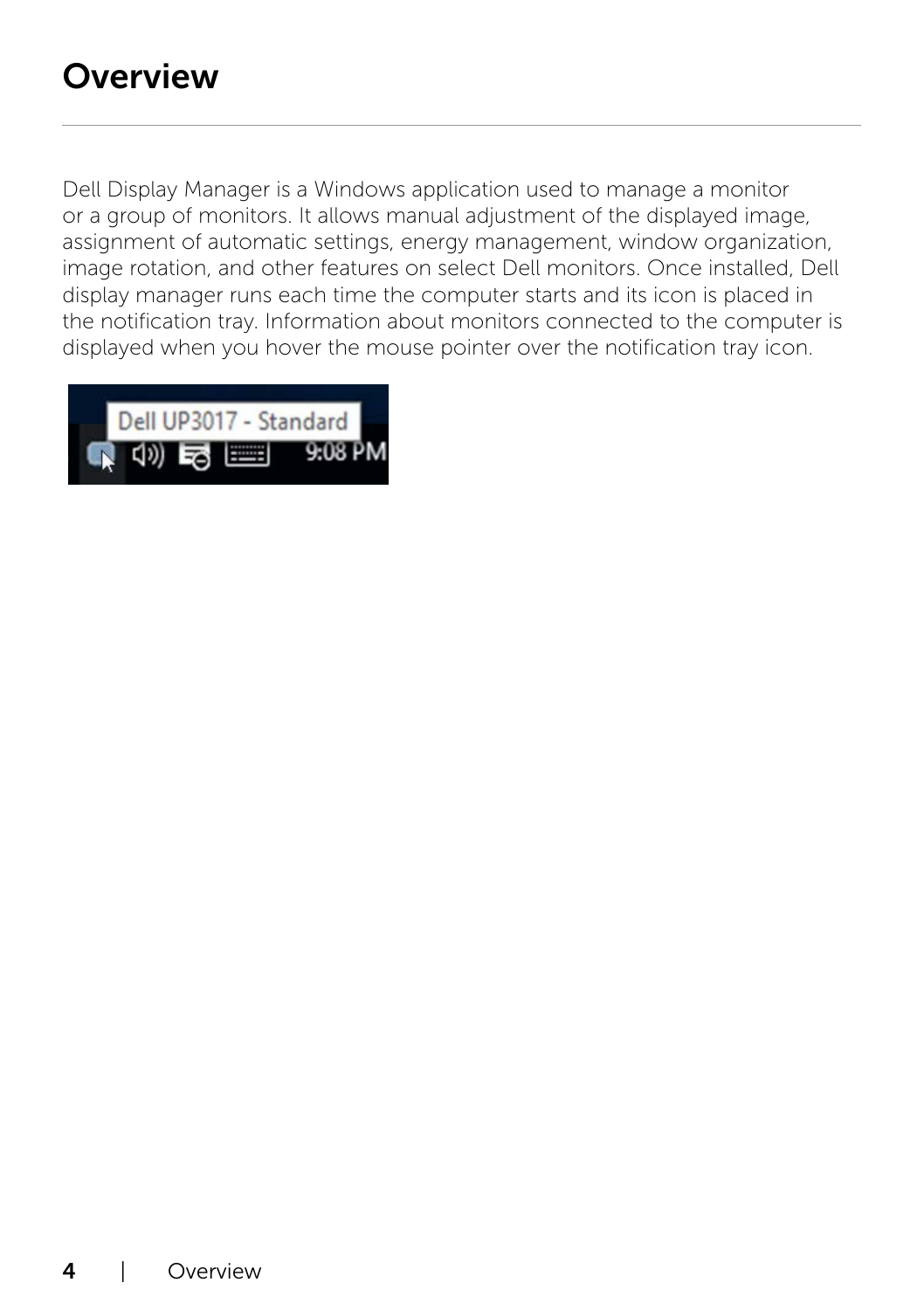<span id="page-4-0"></span> $\overline{a}$ 

Clicking Dell Display Manager's notification tray icon opens the **Quick Settings** dialog box. When more than one supported Dell model is connected to the system, a specific target monitor can be selected using the menu provided. The **Quick Settings** dialog box allows convenient adjustment of the monitor's brightness and contrast levels. You can manually select a preset mode or enable automatic selection of a preset mode depending on the active application.

| œu                             | Display Manager                     |                          |
|--------------------------------|-------------------------------------|--------------------------|
| Display:<br><b>Resolution:</b> | <b>Dell UP3017</b><br>2560x1600     | Change                   |
| ○ Auto Mode                    |                                     | Configure                |
| Manual Mode                    |                                     | Standard                 |
| Brightness:                    | ý.<br>$\mathbb{R}^+$<br>$\sim$<br>x | 75%<br>×                 |
| Contrast:                      | $\rightarrow$<br>K)<br>k            | 75%<br>PERSONAL PROPERTY |
|                                | $\equiv$                            |                          |
|                                |                                     |                          |
|                                |                                     |                          |
|                                | Open Dell Display Manager           |                          |

The **Quick Settings** dialog box also provides access to Dell display manager's advanced user interface, which is used to adjust basic functions, configure Auto Mode, and access other features.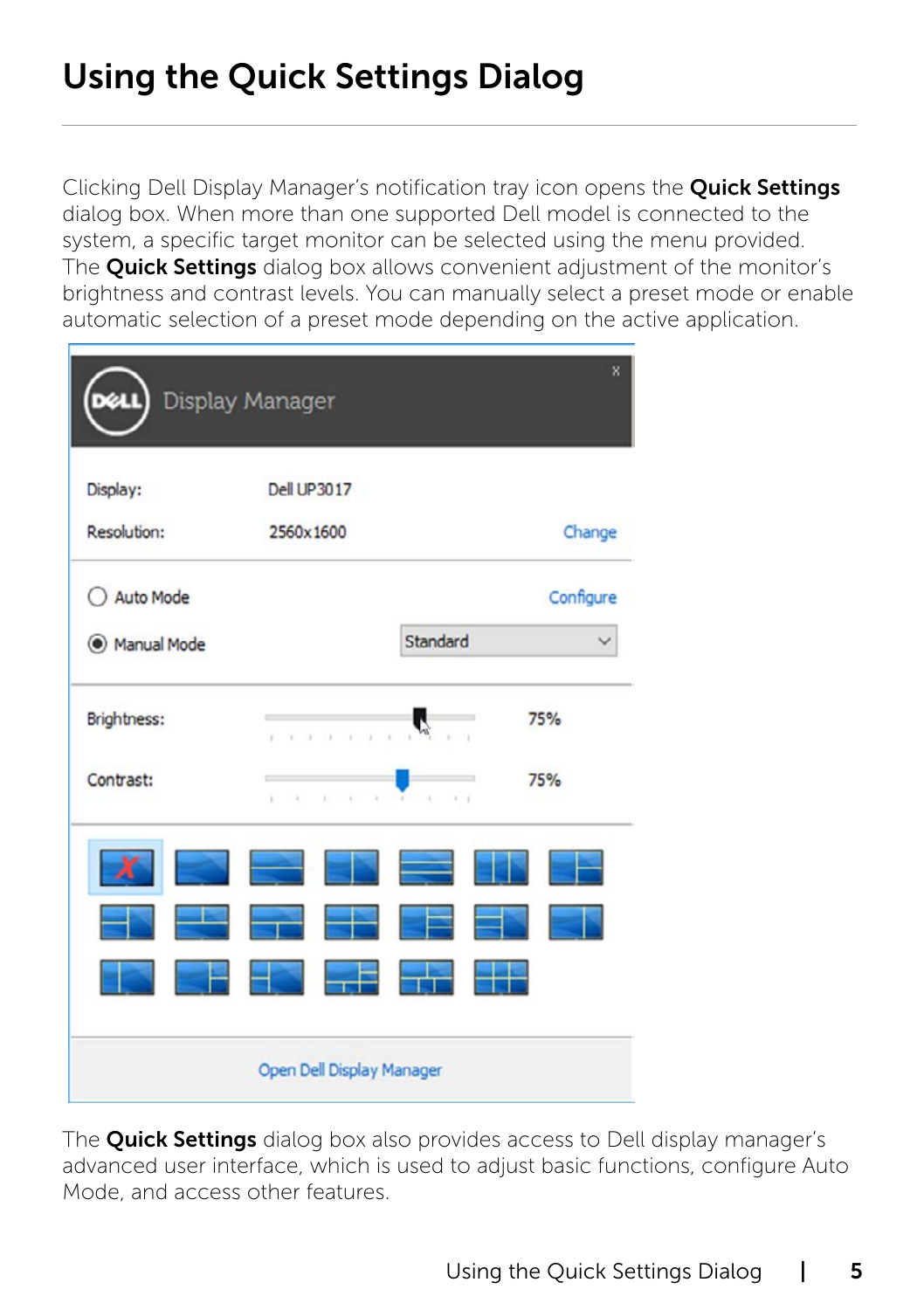#### <span id="page-5-0"></span>Setting Basic Display Functions

 $\overline{a}$ 

A preset mode for the selected monitor can be manually applied using the menu on the **Basic** tab. Alternatively, Auto Mode can be enabled. Auto Mode causes your preferred preset mode to be applied automatically when specific applications are active. A message momentarily appears on the screen showing the selected preset mode.

The selected monitor's brightness and contrast can also be directly adjusted from the **Basic** tab.

| Basic       | Auto Mode             | Easy Arrange                                        | <b>Input Manager</b> | Options  |              |
|-------------|-----------------------|-----------------------------------------------------|----------------------|----------|--------------|
| Resolution: | 2560x1600             |                                                     |                      |          | Change       |
| Auto Mode   |                       | Use preset mode assignments for active applications |                      |          | Configure    |
| Manual Mode |                       |                                                     |                      |          |              |
|             | Choose a preset mode: |                                                     |                      | Standard | $\checkmark$ |
| Brightness: |                       | property and the control of the con-                | 75%                  |          |              |
| Contrast:   | $\mathbb{R}^n$        | the property of the control of the con-             | 75%                  |          |              |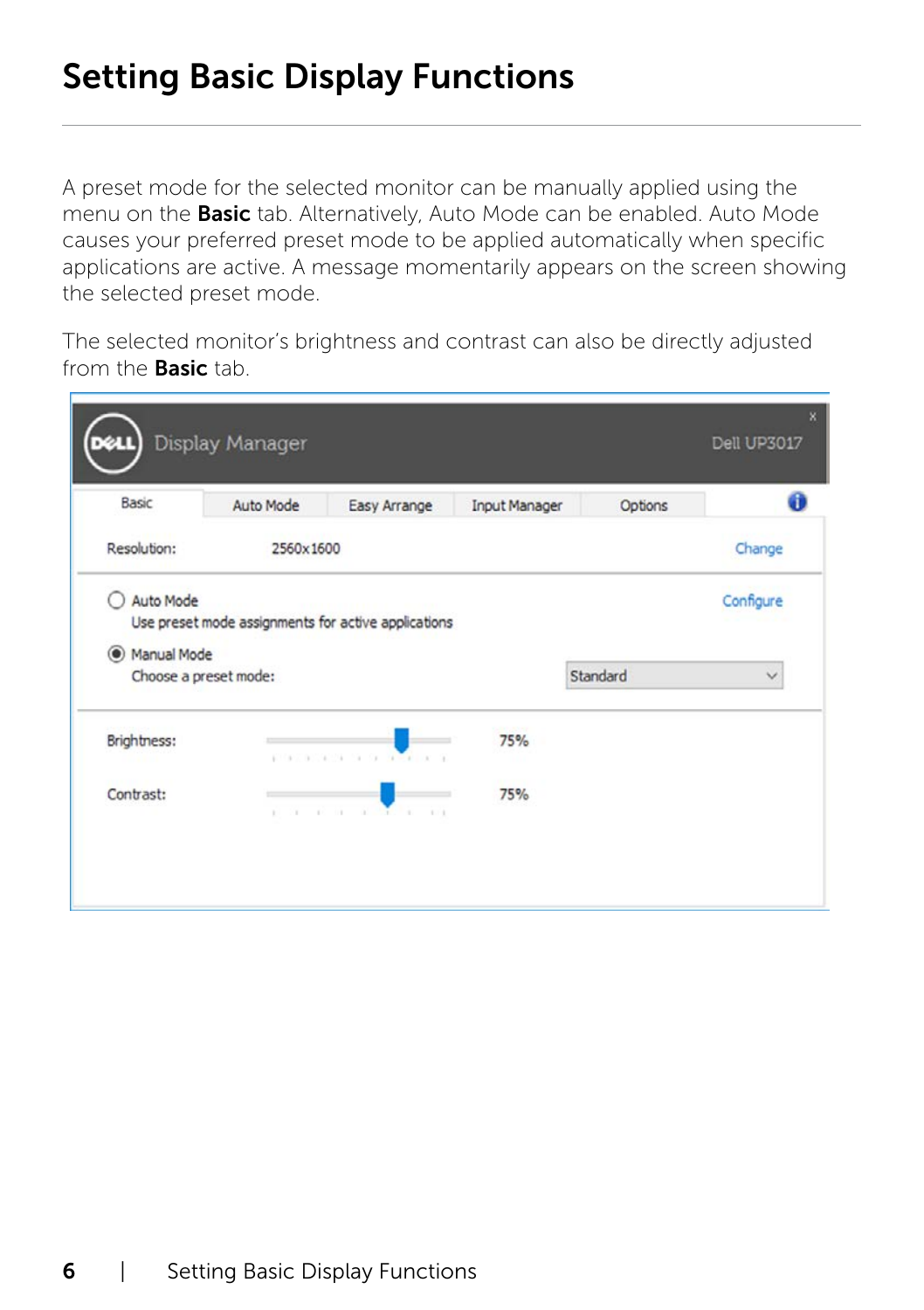#### <span id="page-6-0"></span>Assigning Preset Modes to Applications

The **Auto Mode** tab allows you to associate a specific preset mode with a specific application, and apply it automatically. When Auto Mode is enabled, Dell Display Manager automatically switches to the corresponding preset mode whenever the associated application is activated. The preset mode assigned to a particular application may be the same on each connected monitor, or it can vary from one monitor to the next.

Dell Display Manager is pre-configured for many popular applications. To add a new application to the assignment list, simply drag the application from the desktop, Windows Start Menu, or elsewhere, and drop it onto the current list.



 $\overline{a}$ 

**NOTE:** Preset mode assignments targeting batch files, scripts, and loaders, as well as non-executable files such as zip archives or packed files, are not supported and will be ineffective.

In addition an option can be enabled that activates the **Game** preset mode when a Direct3D application is run in full-screen mode. To override this behavior for individual game titles, add them to the assignment list with a different Preset Mode. Applications present in the assignment list take priority over the general Direct3D setting.

| Basic       | <b>Auto Mode</b>                     | Easy Arrange | <b>Input Manager</b>                                                                        | Options      |               |   |
|-------------|--------------------------------------|--------------|---------------------------------------------------------------------------------------------|--------------|---------------|---|
|             |                                      |              | Assign a preset mode to a specific application. To add an application, drag it to the list: |              |               |   |
| Application |                                      |              | <b>Preset Mode</b>                                                                          |              |               | ^ |
|             | $\mathbf{x}$ Microsoft Office Excel  |              | Standard                                                                                    | $\checkmark$ |               |   |
|             | <b>G</b> Microsoft Office PowerPoint |              | Multimedia                                                                                  |              |               |   |
|             | (w) Microsoft Office Word            |              | Standard                                                                                    |              |               |   |
| Paint<br>a  |                                      |              | Multimedia                                                                                  |              |               |   |
|             | Windows Media Player                 | Movie        |                                                                                             | $\checkmark$ | <u>Remove</u> |   |
|             | Windows Wordpad Application          |              | Standard                                                                                    | ∨            |               |   |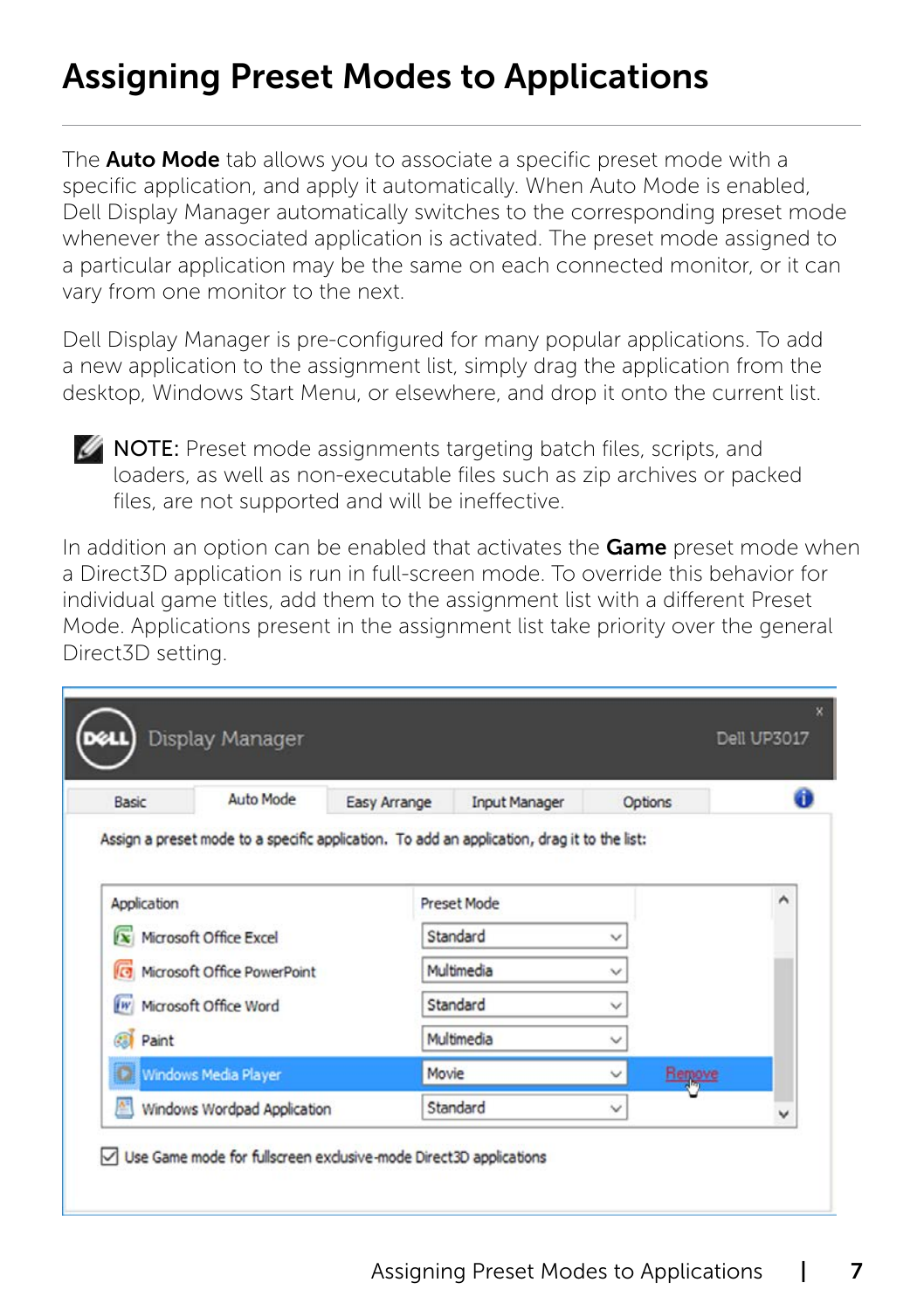#### <span id="page-7-0"></span>Applying Energy Conservation Features

 $\overline{a}$ 

On supported Dell models, an **Options** tab is available to provide PowerNap energy conservation options. When the screensaver activates, the monitor's Brightness can automatically be set to minimum level or the monitor can be put to sleep in order to save additional power.

| <b>Basic</b>                    | <b>Auto Mode</b>                                               | Easy Arrange | <b>Input Manager</b>           | Options |           |
|---------------------------------|----------------------------------------------------------------|--------------|--------------------------------|---------|-----------|
| PowerNap options:               |                                                                |              |                                |         | Configure |
|                                 | Reduce brightness when screensaver activates                   |              |                                |         |           |
|                                 | $\bigcirc$ Put the display to sleep when screensaver activates |              |                                |         |           |
|                                 |                                                                |              |                                |         |           |
|                                 | PIP/PBP zoom shortcut key:                                     |              | Smart Visibility shortcut key: |         |           |
| None                            |                                                                |              | None                           |         |           |
|                                 |                                                                |              |                                |         |           |
|                                 |                                                                |              |                                |         |           |
| Underscan shortcut key:<br>None |                                                                |              |                                |         |           |
|                                 |                                                                |              |                                |         |           |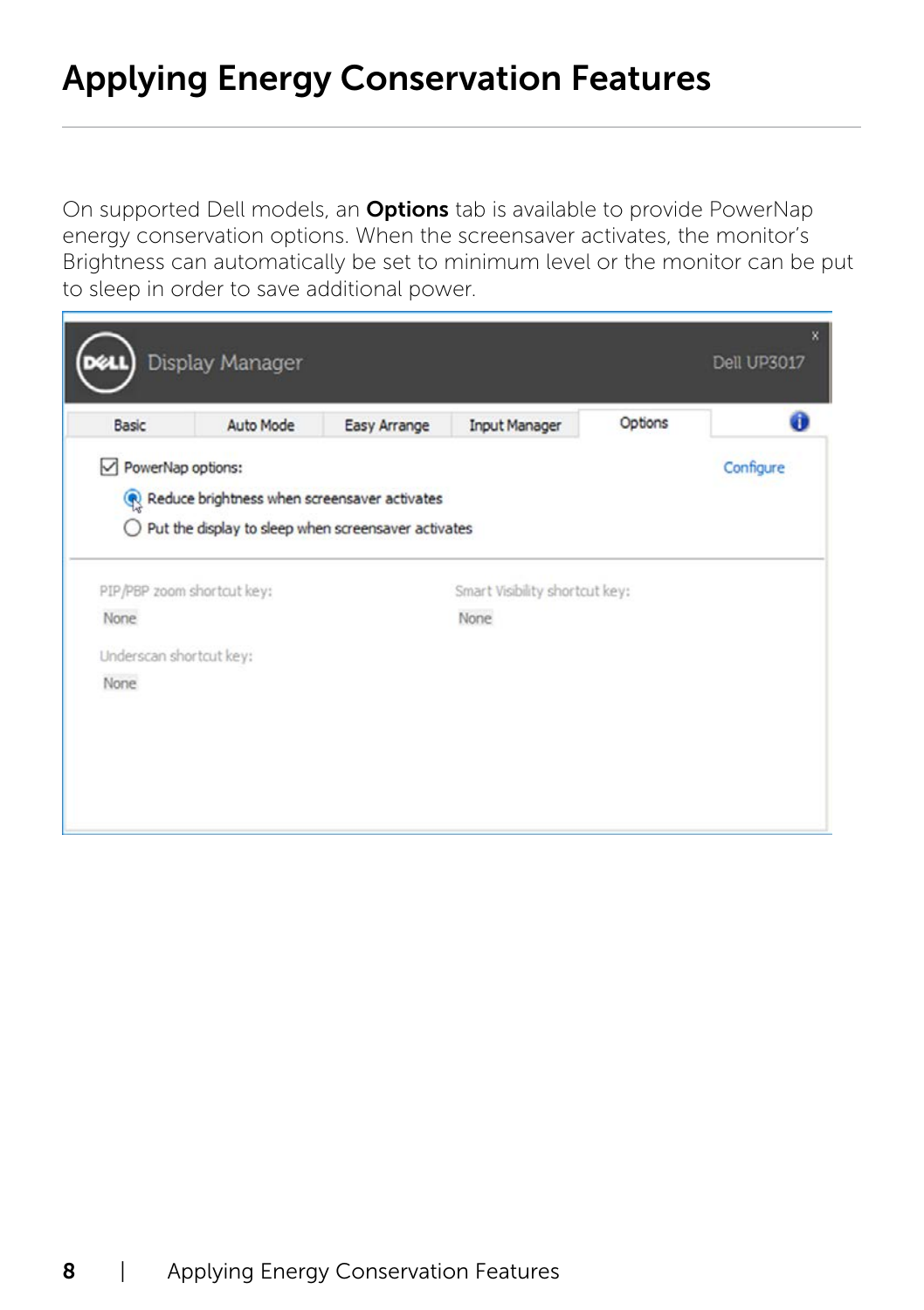### <span id="page-8-0"></span>Organizing Windows with Easy Arrange

 $\overline{a}$ 

Some Dell models feature Easy Arrange, which allows the selected monitor's desktop to be organized into various predefined or custom window layouts. When Easy Arrange is enabled, windows can easily be repositioned and resized automatically to fill specific regions within a window layout.

To get started with **Easy Arrange**, choose a target monitor and select one of the predefined layouts. The regions for that layout are displayed momentarily on the monitor. Next, drag an open window across the monitor. While the window is being dragged, the current window layout is displayed and an active region gets highlighted as the window passes over it. At any time, drop the window into the active region to place the window in that region.



To create a custom window layout, size and position the windows (maximum 10) on the desktop and then click the **Save** link in **Easy Arrange**. The size and position of the windows is saved as a custom layout and the custom layout icon is created.

**MOTE:** This option does not save or remember the applications that are open. Only the size and position of the windows is saved.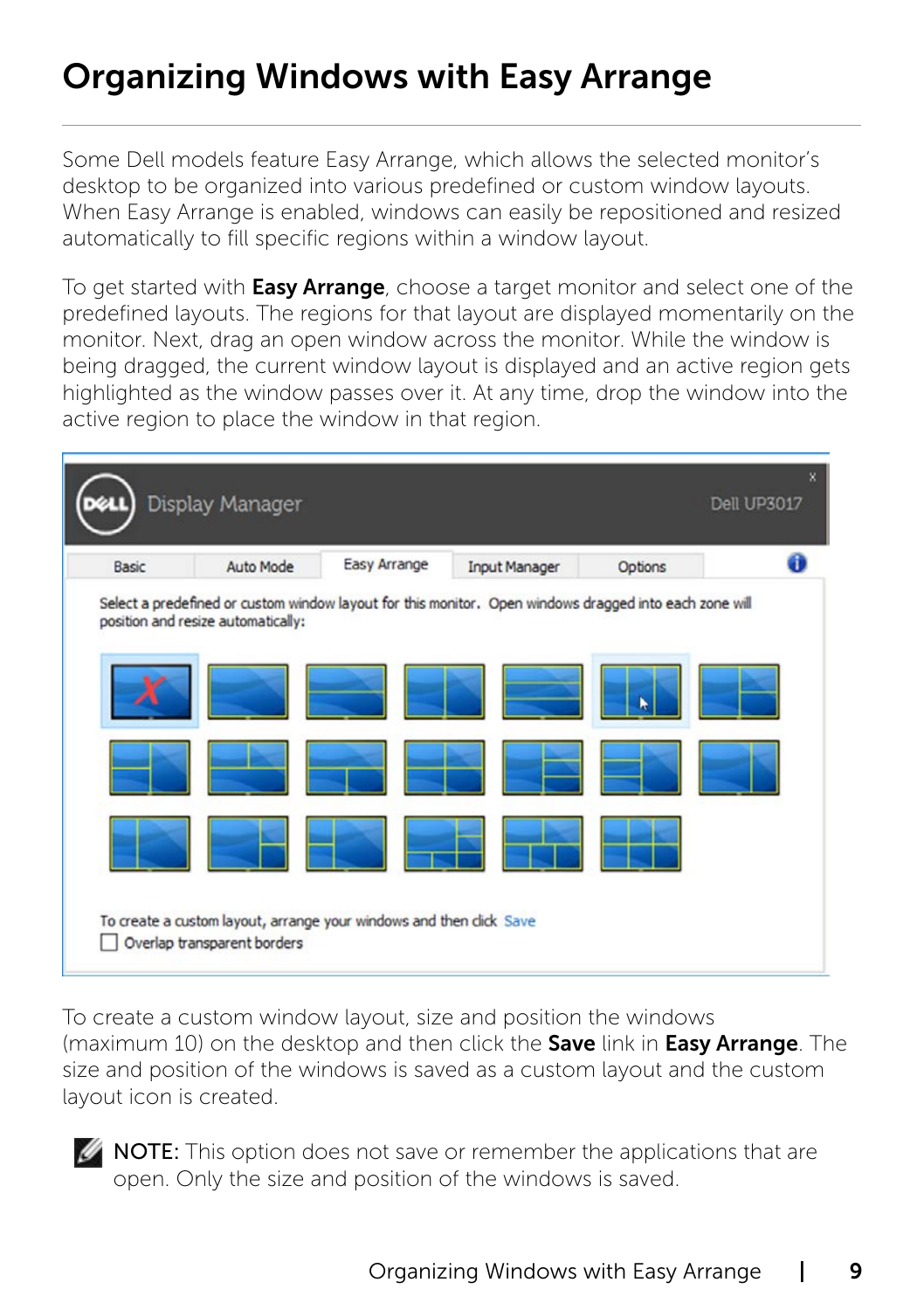| <b>Basic</b> | Auto Mode                          | Easy Arrange | <b>Input Manager</b>                                                                                   | Options |   |
|--------------|------------------------------------|--------------|--------------------------------------------------------------------------------------------------------|---------|---|
|              |                                    |              | Select a predefined or custom window layout for this monitor. Open windows dragged into each zone will |         |   |
|              | position and resize automatically: |              |                                                                                                        |         |   |
|              | Easy Arrange                       |              |                                                                                                        |         | × |
|              |                                    |              |                                                                                                        |         |   |
|              | button.                            |              | Your current window layout has been assigned to the custom layout                                      |         |   |
|              |                                    |              |                                                                                                        |         |   |
|              |                                    |              |                                                                                                        | OK      |   |
|              |                                    |              |                                                                                                        |         |   |

To use the custom layout, select the custom layout icon. To delete the currently saved custom layout, close all windows on the desktop and then click the Save link in Easy Arrange.

| Basic | Auto Mode                          | Easy Arrange                                                                                           | <b>Input Manager</b> | Options |  |
|-------|------------------------------------|--------------------------------------------------------------------------------------------------------|----------------------|---------|--|
|       |                                    | Select a predefined or custom window layout for this monitor. Open windows dragged into each zone will |                      |         |  |
|       | position and resize automatically: |                                                                                                        |                      |         |  |
|       |                                    |                                                                                                        |                      |         |  |
|       |                                    |                                                                                                        |                      |         |  |
|       |                                    |                                                                                                        |                      |         |  |
|       |                                    |                                                                                                        |                      |         |  |
|       |                                    |                                                                                                        |                      |         |  |
|       |                                    |                                                                                                        |                      |         |  |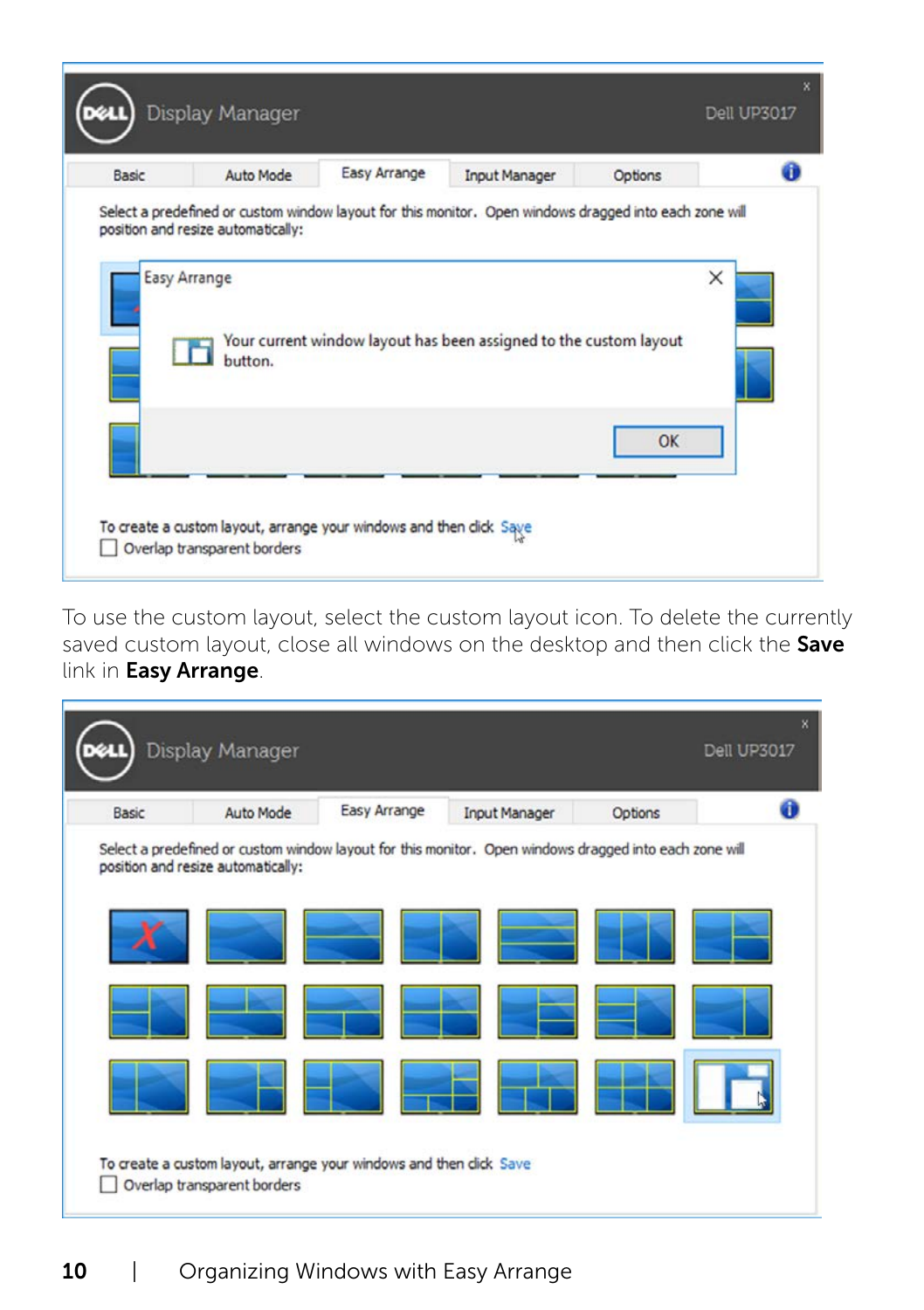## <span id="page-10-0"></span>Managing Multiple Video Inputs

 $\overline{a}$ 

The **Input Manager** tab provides convenient ways for you to manage multiple video inputs connected to your Dell monitor. It makes it very easy to switch between inputs while you work with multiple computers.

All video input ports available to your monitor are listed. You can give each input a name as you like. Please save your changes after editing.

You can define a shortcut key to quickly switch to your favorite input and another shortcut key to quickly switch between two inputs if you often work between them.

| Basic                        | Auto Mode    | Easy Arrange  | <b>Input Manager</b> | Options   | Ô                   |
|------------------------------|--------------|---------------|----------------------|-----------|---------------------|
| Input port:                  |              | Input name:   | USB upstream port:   |           |                     |
| DP (Active)                  |              | My Win10      | $①$ USB $1$          | $O$ USB 2 | ONone               |
| mDP                          |              | My MacBook    | $O$ USB 1            | $O$ USB 2 | (a) None            |
| HDMI1                        |              | My_Linux      | $O$ USB 1            | $@$ USB 2 | $O$ None            |
| HDMI2                        |              | My Xbox       | $O$ USB 1            | $O$ USB 2 | (a) None            |
|                              | PIP/PBP mode |               |                      |           | Save                |
| Favorite input shortcut key: |              |               |                      |           |                     |
| $Ctr I + Alt + 1$            | >            | DP - My Win10 | $\checkmark$         |           | Change active input |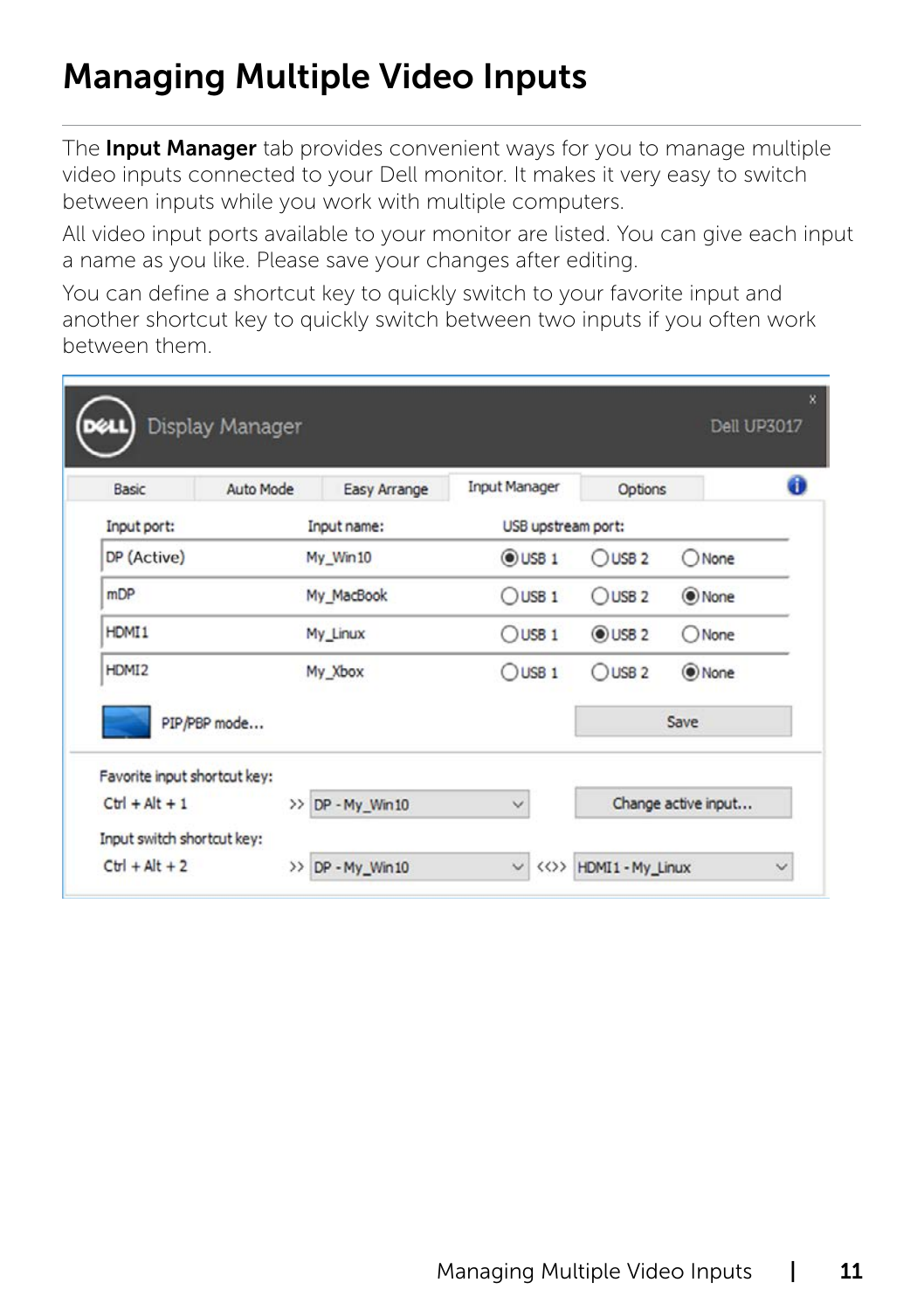You can use the dropdown list to switch to any input source.

| Input name:<br>My_Win10<br>My MacBook     | USB upstream port:<br>$@$ USB 1 | OUSB <sub>2</sub> | ONone               |
|-------------------------------------------|---------------------------------|-------------------|---------------------|
|                                           |                                 |                   |                     |
|                                           |                                 |                   |                     |
|                                           | $O$ USB 1                       | $O$ USB 2         | O None              |
| My Linux                                  | $O$ USB 1                       | $@$ USB 2         | ONone               |
| HDMI <sub>2</sub><br>My_Xbox<br>$O$ USB 1 |                                 | $O$ USB 2         | (a) None            |
|                                           |                                 |                   | Save                |
|                                           |                                 |                   |                     |
| >> DP - My_Win10                          | $\checkmark$                    |                   | Change active input |
|                                           |                                 |                   |                     |

**NOTE:** DDM communicates with your monitor even when the monitor is displaying video from another computer. You can install DDM on the PC you frequently use and control input switching from it. You may also install DDM on other PCs connected to the monitor.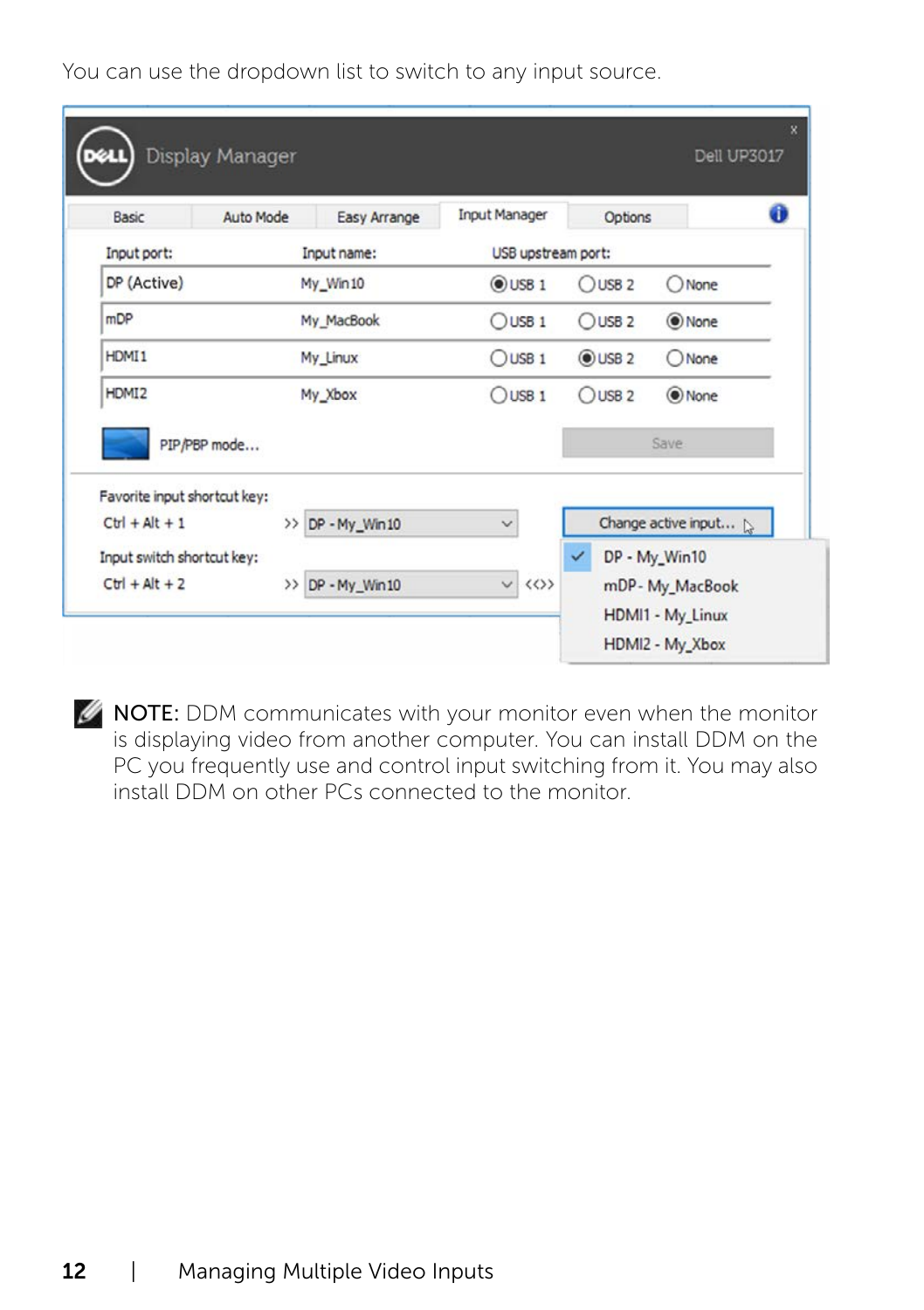Click the PIP/PBP mode selection button to select a PIP/PBP configuration.

 $\mathbb{R}^n \times \mathbb{R}^n$ 

 $\sim$ 

**The Company of Company** 

| Basic        | Auto Mode<br>Easy Arrange | <b>Input Manager</b> | Options           | ĠÙ       |
|--------------|---------------------------|----------------------|-------------------|----------|
| Input port:  | Input name:               | USB upstream port:   |                   |          |
| DP (Active)  | My Win10                  | $①$ USB $1$          | $O$ USB 2         | ONone    |
| mDP          | My MacBook                | $O$ USB 1            | $O$ USB 2         | O None   |
| HDMI1        | My_Linux                  | $O$ USB 1            | OUSB <sub>2</sub> | $O$ None |
| HDMI2        | My Xbox                   | $O$ USB 1            | $O$ USB 2         | (a) None |
| PIP/PBP mode |                           |                      |                   | Save     |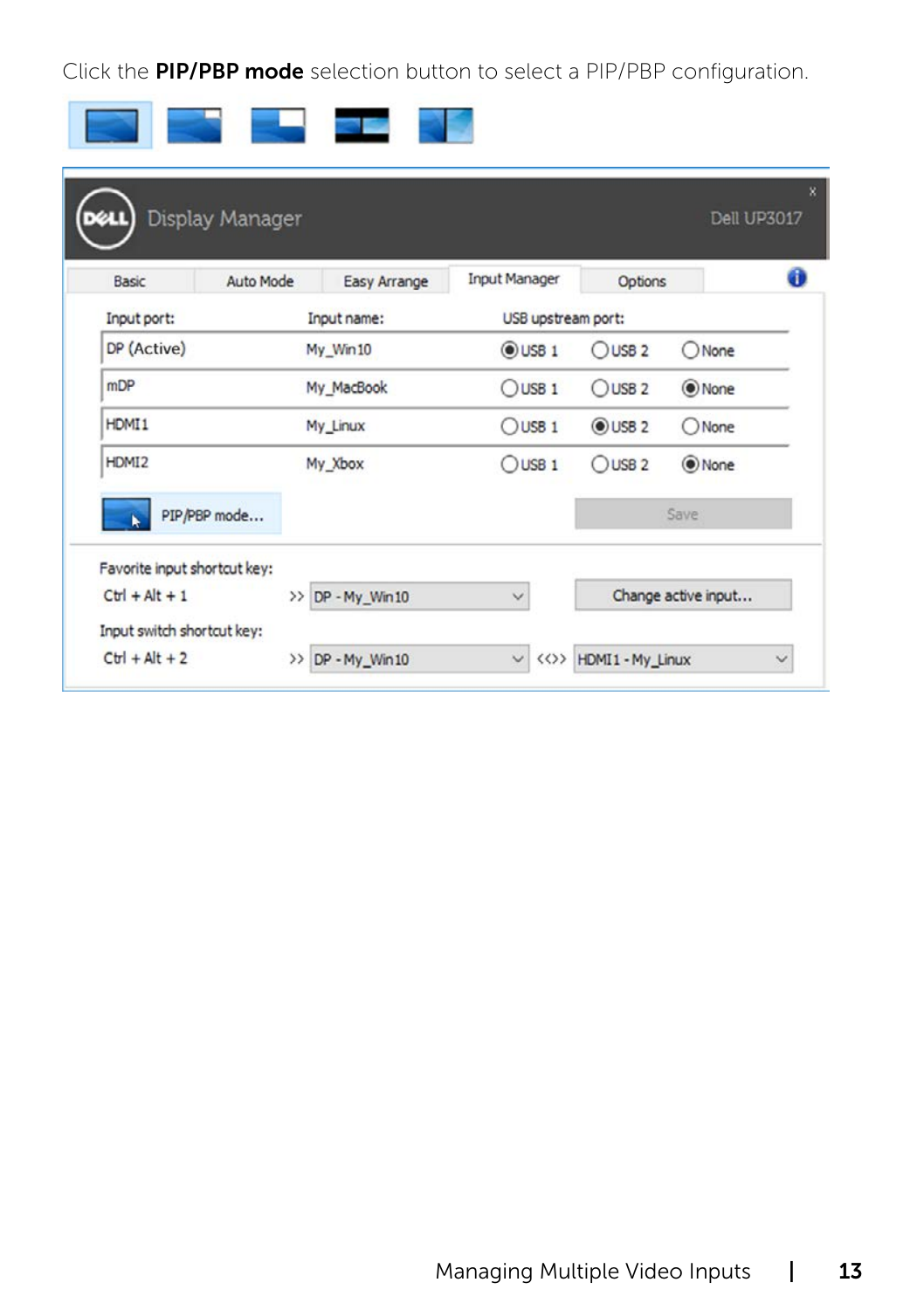You can select video inputs for your main window and sub window. Please save your change after your selection.

You can define a shortcut key to quickly swap the video inputs between main window and sub window.

Click Video swap button or use the defined Video swap shortcut key to swap the video inputs between main window and sub window.

| Basic             | Auto Mode    | Easy Arrange      | <b>Input Manager</b> | Options                  |          |
|-------------------|--------------|-------------------|----------------------|--------------------------|----------|
| Input port:       |              | Input name:       | USB upstream port:   |                          |          |
| <b>DP</b>         |              | My Win10          | $①$ USB $1$          | $O$ USB 2                | ONone    |
| mDP               |              | My MacBook        | $O$ USB 1            | $O$ USB 2                | (a) None |
| HDMT <sub>1</sub> |              | My Linux          |                      | $@$ USB 2                | ONone    |
| HDMI2<br>My Xbox  |              |                   | $O$ USB 1            | $O$ USB 2                | O None   |
| PIP/PBP mode      |              |                   |                      |                          | Save     |
| Main window #1:   |              | Sub window $#2$ : |                      | USB switch shortcut key: |          |
|                   | $\checkmark$ | HDMI1 - My_Linux  | $\checkmark$         | $CtrI + Alt + 3$         |          |
| DP - My_Win10     |              |                   |                      |                          |          |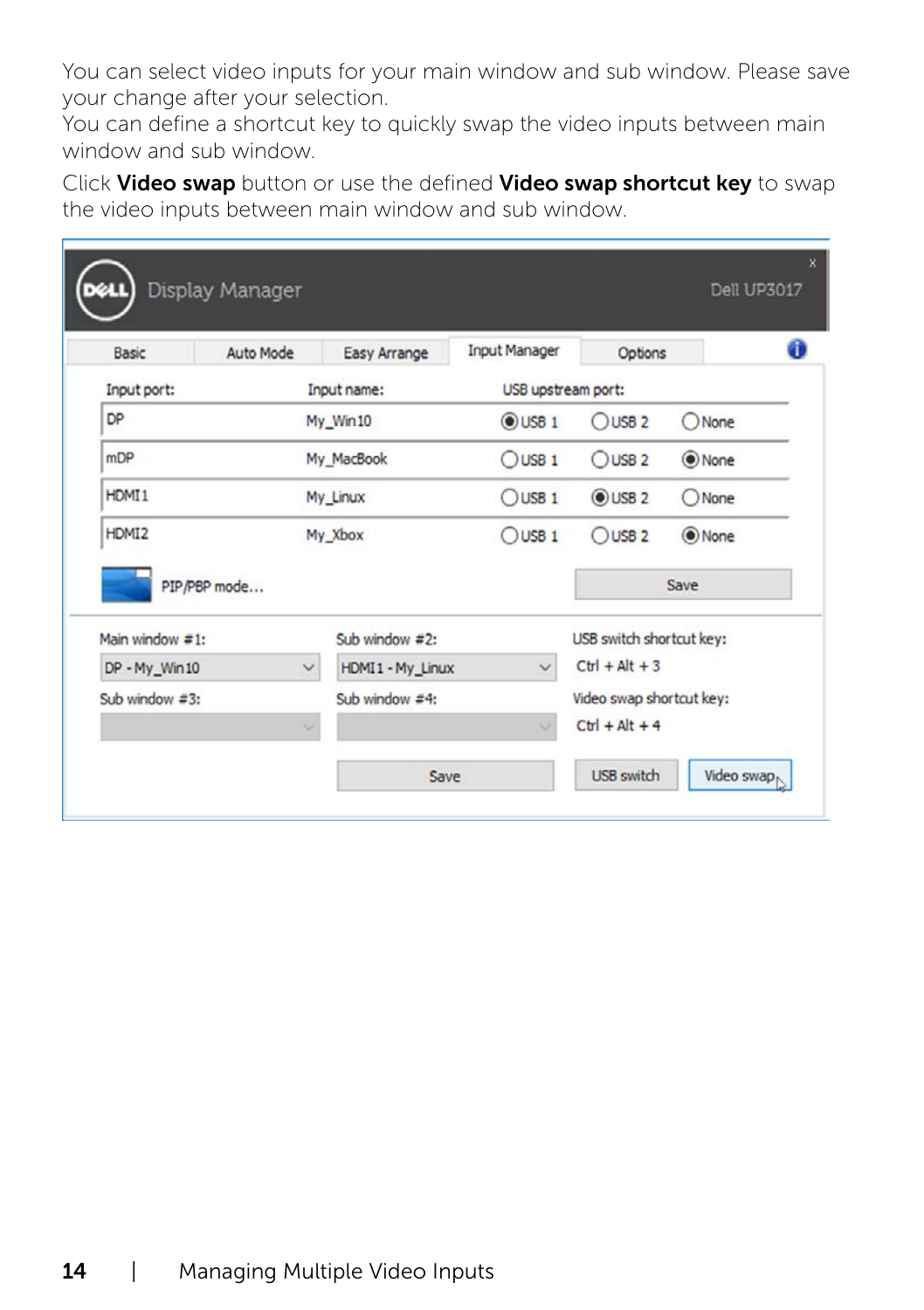You can assign a USB upstream port with your video input. The assigned USB upstream port will be connected to the computer when its video is showing on the monitor.

It is particularly useful when you share mouse or keyboard which is connected to the monitor between two computers. You can define a shortcut key to quickly switch the device between the two computers.

| Basic             | Auto Mode    | Easy Arrange      | <b>Input Manager</b> | Options                  |          |
|-------------------|--------------|-------------------|----------------------|--------------------------|----------|
| Input port:       |              | Input name:       | USB upstream port:   |                          |          |
| DP                |              | My Win10          | <b>QUSB1</b>         | $O$ USB 2                | ONone    |
| mDP               |              | My MacBook        | $O$ USB 1            | $O$ USB 2                | (a) None |
| HDMT <sub>1</sub> |              | My_Linux          | $O$ USB 1            | $@$ USB 2                | ONone    |
| HDMI2<br>My Xbox  |              |                   | $O$ USB 1            | $O$ USB 2                | (O) None |
|                   | PIP/PBP mode |                   |                      |                          | Save     |
| Main window #1:   |              | Sub window $#2$ : |                      | USB switch shortcut key: |          |
|                   |              | HDMI1 - My_Linux  | $\checkmark$         | $Ctr I + Alt + 3$        |          |
| DP - My Win10     | $\checkmark$ |                   |                      |                          |          |
|                   |              |                   |                      |                          |          |

**NOTE:** Make sure you have assigned a USB upstream port for each of the two computers.